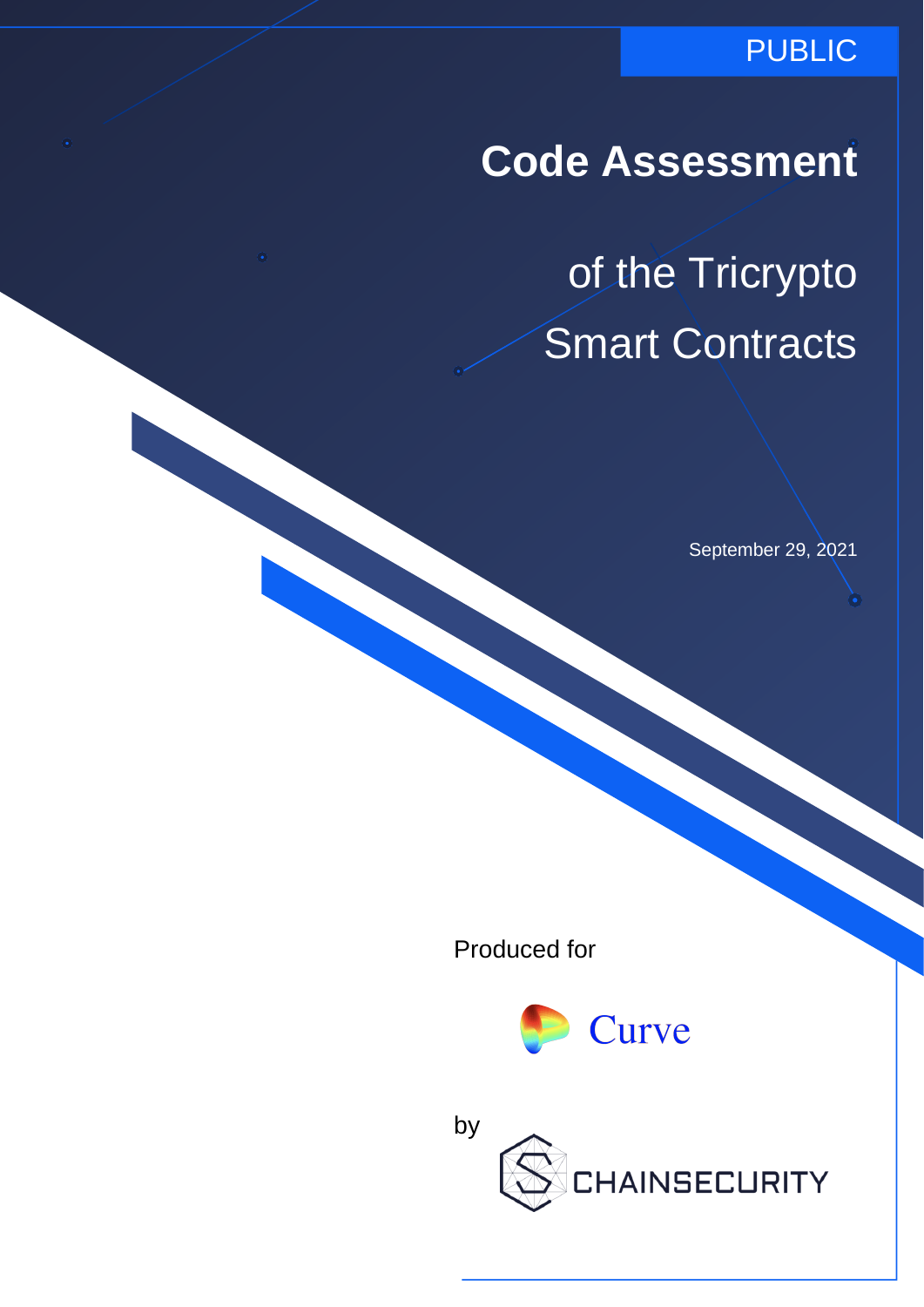# **Contents**

 $\circledS$ 

|   | <b>1 Executive Summary</b>      | 3                |
|---|---------------------------------|------------------|
|   | <b>2 Assessment Overview</b>    | $\boldsymbol{4}$ |
|   | 3 Limitations and use of report | 7                |
|   | 4 Terminology                   | 8                |
|   | 5 Findings                      | $\boldsymbol{9}$ |
|   | <b>6 Resolved Findings</b>      | 11               |
| 7 | <b>Notes</b>                    | 15               |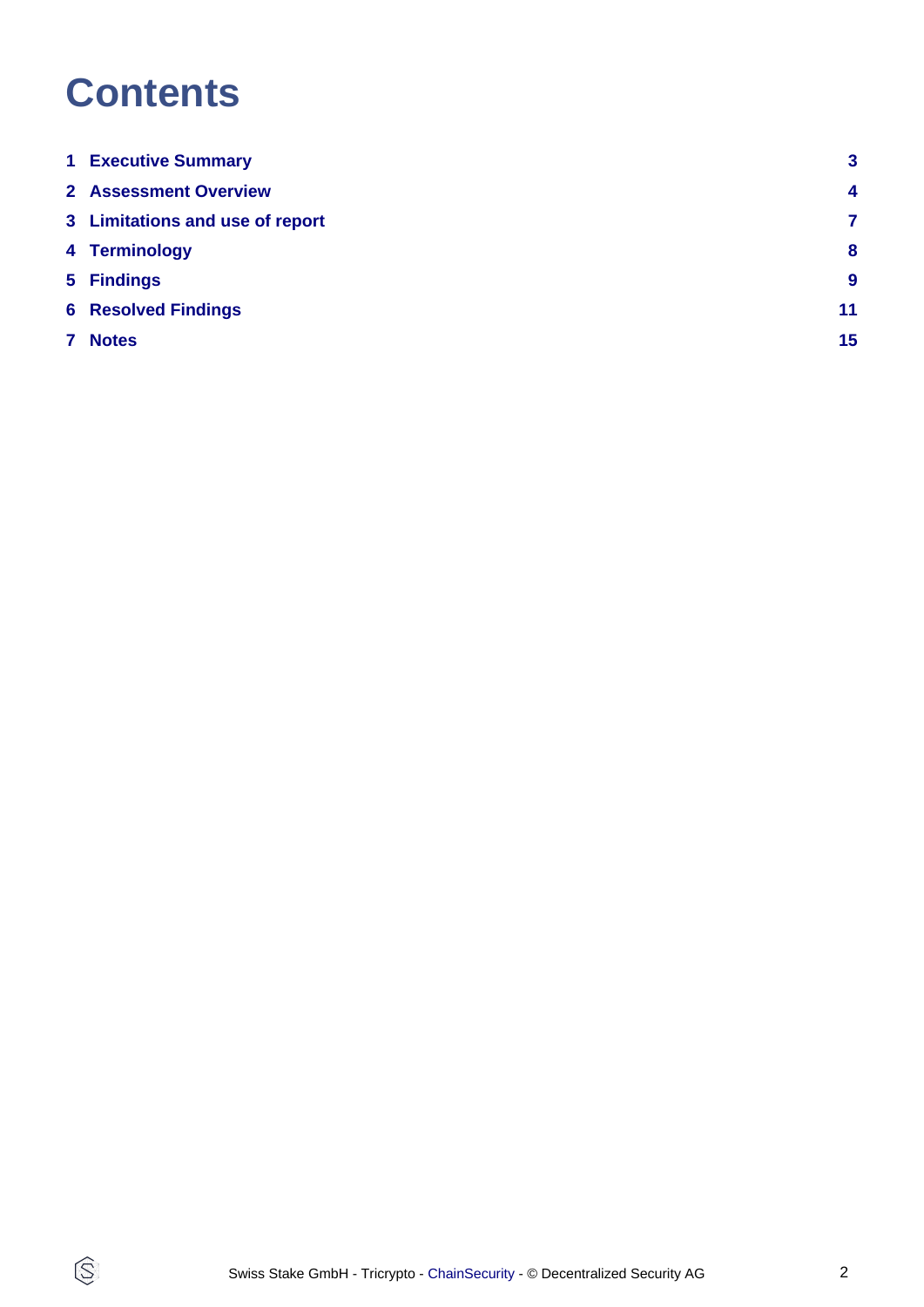# <span id="page-2-0"></span>**1 Executive Summary**

Dear Curve Team,

First and foremost we would like to thank you for giving us the opportunity to assess the current state of your Tricrypto system. This document outlines the findings, limitations, and methodology of our assessment.

We hope that this assessment provides valuable findings. We are happy to receive questions and feedback to improve our service and are highly committed to further support your project.

Sincerely yours,

È

**ChainSecurity** 

## **1.1 Overview of the Findings**

Below we provide a brief numerical overview of the findings and how they have been addressed.

| <b>Critical</b> -Severity Findings | $\overline{0}$ |
|------------------------------------|----------------|
| High-Severity Findings             | $\overline{0}$ |
| <b>Medium</b> -Severity Findings   |                |
| <b>o</b> Code Corrected            |                |
| (Low)-Severity Findings            | 9              |
| <b>o</b> Code Corrected            | 6              |
| $\bullet$                          | 3              |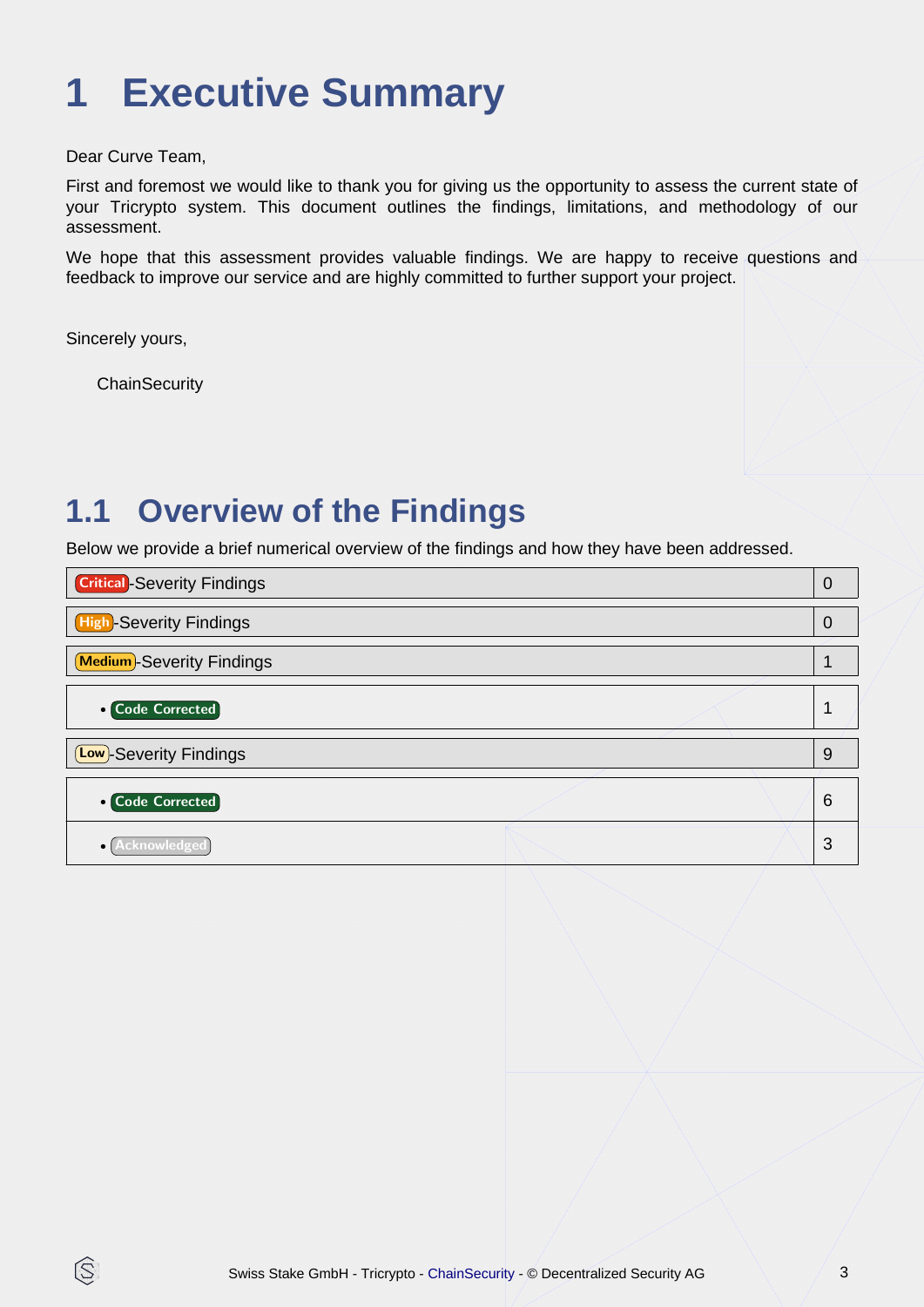# <span id="page-3-0"></span>**2 Assessment Overview**

In this section we briefly describe the overall structure and scope of the engagement including the code commits which are referenced throughout this report.

## **2.1 Scope**

The assessment was performed on the three contracts CurveCryptoMath3, CurveCryptoSwap, CurveCryptoViews3. These are vyper code files inside the project repository. The table below indicates the code versions relevant to this report and when they were received.

|    | Date        | <b>Commit Hash</b>                       | <b>Note</b>           |
|----|-------------|------------------------------------------|-----------------------|
|    | 08 Apr 2021 | f3b5a9233a45981237dccadfcfb9b498cf3d22d0 | Initial Version       |
| 2  | 29 May 2021 | 0316911f5339ad10ced59aafce243e5eb6c51012 | Second Version        |
| -3 | 27 Aug 2021 | 8c5aa63c6a4e08021dcd87a0d179ce792099e789 | <b>Third Version</b>  |
|    | 26 Sep 2021 | dfc1166a3eabbf03b6640cf91d8cfd02bb6bbb5d | <b>Fourth Version</b> |

For the vyper smart contracts (Version 1), the compiler version 0.2.11 was chosen. For the vyper smart contracts (Version 2), the compiler version  $0.2.12$  was chosen. For the vyper smart contracts (Version 3 and subsequent versions, the compiler version 0.2.15 was chosen.

### **2.1.1 Excluded from scope**

We tried to assess the project as detailed as possible as well as the underlying economical and mathematical concepts. Still, the project's complexity makes it hard to finally conclude that there are no unexpected corner cases or black swan events that will break these concepts.

### **2.1.2 Excluded from this report**

During the engagement shortcomings inside the smart contracts were discovered by the Curve team. These shortcomings are not listed in this report.

## **2.2 System Overview**

Curve.finance extends their exchanges to swap (n=3) coins instantly, where the coins no longer need to be equivalent in value. The project consists of three relevant smart contracts written in the Vyper programming language (CurveCryptoMath3, CurveCryptoSwap, CurveCryptoViews3). Generally, Curve is a variant of a decentralized exchange (DEX) that relies on automated market making (AMM). Curve and similar AMM projects build upon the concept of liquidity pools and an invariant to determine the ratio/price to swap one coin vs another. A liquidity pool consists of multiple tokens. The tokens are added to the pool by so called liquidity providers. In return, liquidity providers receive a token that represents a share of the funds they own of the pool. Providing liquidity is incentivized by trading fees that the liquidity provider will receive when users trade (the fees are paid out indirectly by increasing the pool's value). By having a certain amount of tokens, trades can be executed immediately in one transaction. The execution can be done immediately because no counter-party is needed.

Curve modified their function compared to e.g. Uniswap in a way that the price is more robust by introducing a modified invariant. This is achieved by flattening the curve around the equilibrium and shifting the curve given certain conditions are met. This new version aims to protect liquidity providers

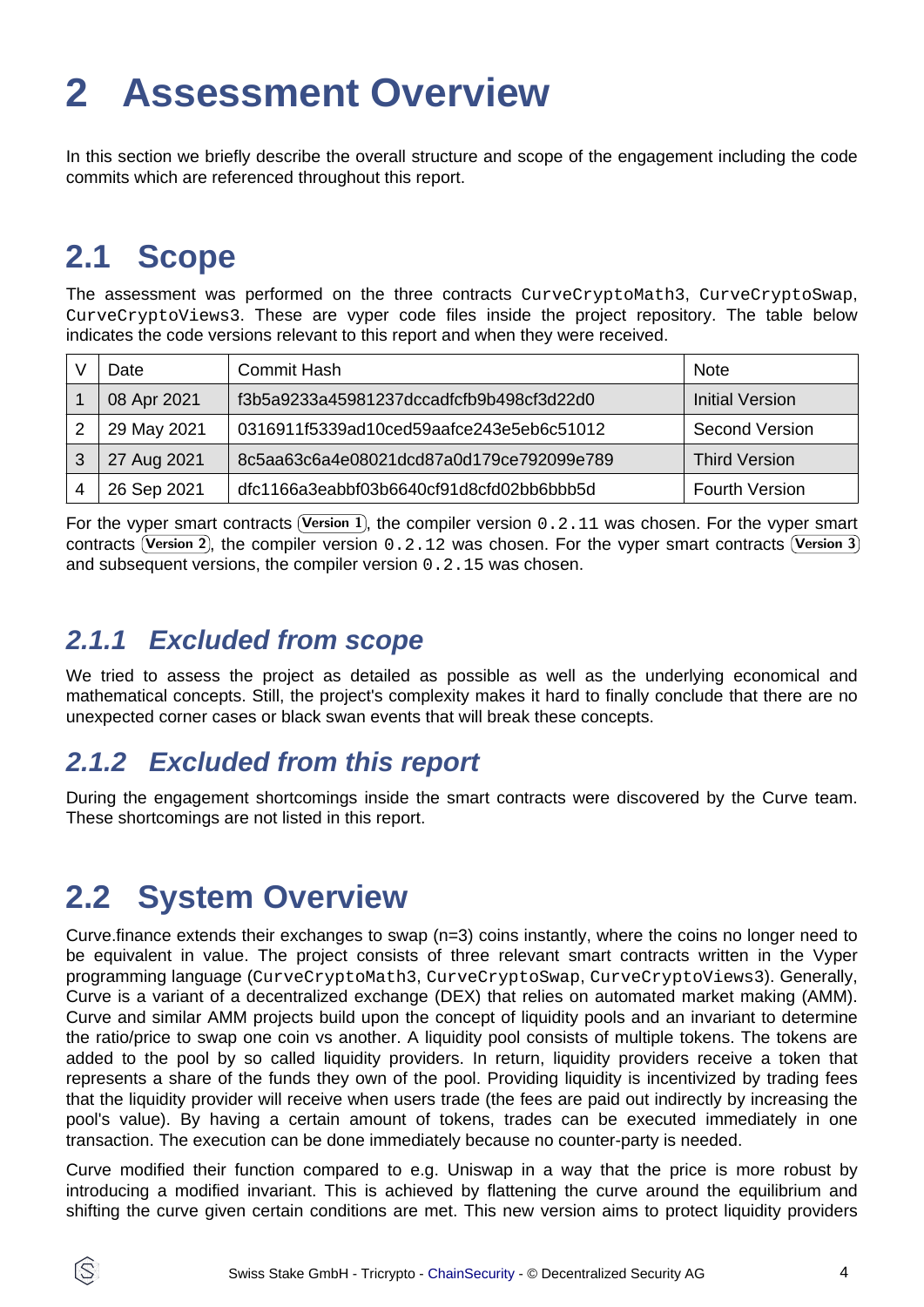better, increase their profit and increase liquidity. The main invention of the new invariant is that the prices are included into the invariant. Additionally, conditional price updates are performed to shift the curve if desired.

### **2.2.1 The Pool**

Even though the contracts are written for the general scenario of  $n$  tokens in a pool, the contracts were only assessed for the case of  $n=3$ . Hence, a pool has three different tokens. The pool has size restrictions described later in the subsection [Miscellaneous](#page-5-0).

### **2.2.2 The Curve**

A pool always tracks the balances and prices for each of the three tokens (adhering to the restrictions. Prices are quoted relative to the first token (asset zero).

An invariant with the following parameters defines a curve which is used to determine the prices for trading. The parameters are D (invariant value), A (amplification factor), and gamma (which controls the size of the flat curve area). The invariant is fully defined in Curve's documentation.

### **2.2.3 Profit and Conditional Price Recalculations**

As in the previous Curve version there is a virtual price to track the development of liquidity shares. The virtual price is determined by the value of the pool in the equilibrium. Changes of this value are used as a profit/loss indicators. Changes to the virtual price determine whether a potential price change is accepted or not.

Many curve actions will trigger the check whether a price update should be performed. This check will evaluate whether the currently used prices differ significantly from the internal price oracle. Before accepting a price update, the resulting theoretical gain/loss is calculated by comparing the new updated prices and the resulting value of the pool with the accumulated profits (interest-bearing) the pool has made. The formula is defined in Curve's documentation in detail.

If a price update results in a loss for the pool (by the definition mentioned before) which exceeds half the accumulated profits, the transaction would not update the prices. As a result the curve would not be shifted but instead, a movement on the curve would happen. Hence, the exchange still works, but the flat area of the curve is not being utilized until the price update becomes possible or the prices shift back to the previous values.

### **2.2.4 The Fee Model**

There are two kinds of fees, admin fees and dynamic fees. Admin fees occur only when the liquidity pool accumulates funds (measured as xcp profit). Admin fees are paid by minting new liquidity provider token to an admin account.

Dynamic fees are paid when depositing, exchanging and withdrawing liquidity in one coin. The fee remains in the pool, hence, increasing the value of the liquidity tokens which is the incentive to provide liquidity. These fees depend on how close the current balances are to the equilibrium point of the curve.

#### **2.2.5 Administration**

(S)

The only role in the system is the owner. The role can transfer the ownership to another account by calling the functions commit\_transfer\_ownership and after a waiting period apply\_transfer\_ownership. The transfer can be reverted by calling revert transfer ownership.

The curve parameters A and gamma can be changed by calling ramp A gamma. The change will take place gradually (over a defined period e.g. 24h) and not at once. The change process can be stopped by calling stop\_ramp\_A\_gamma.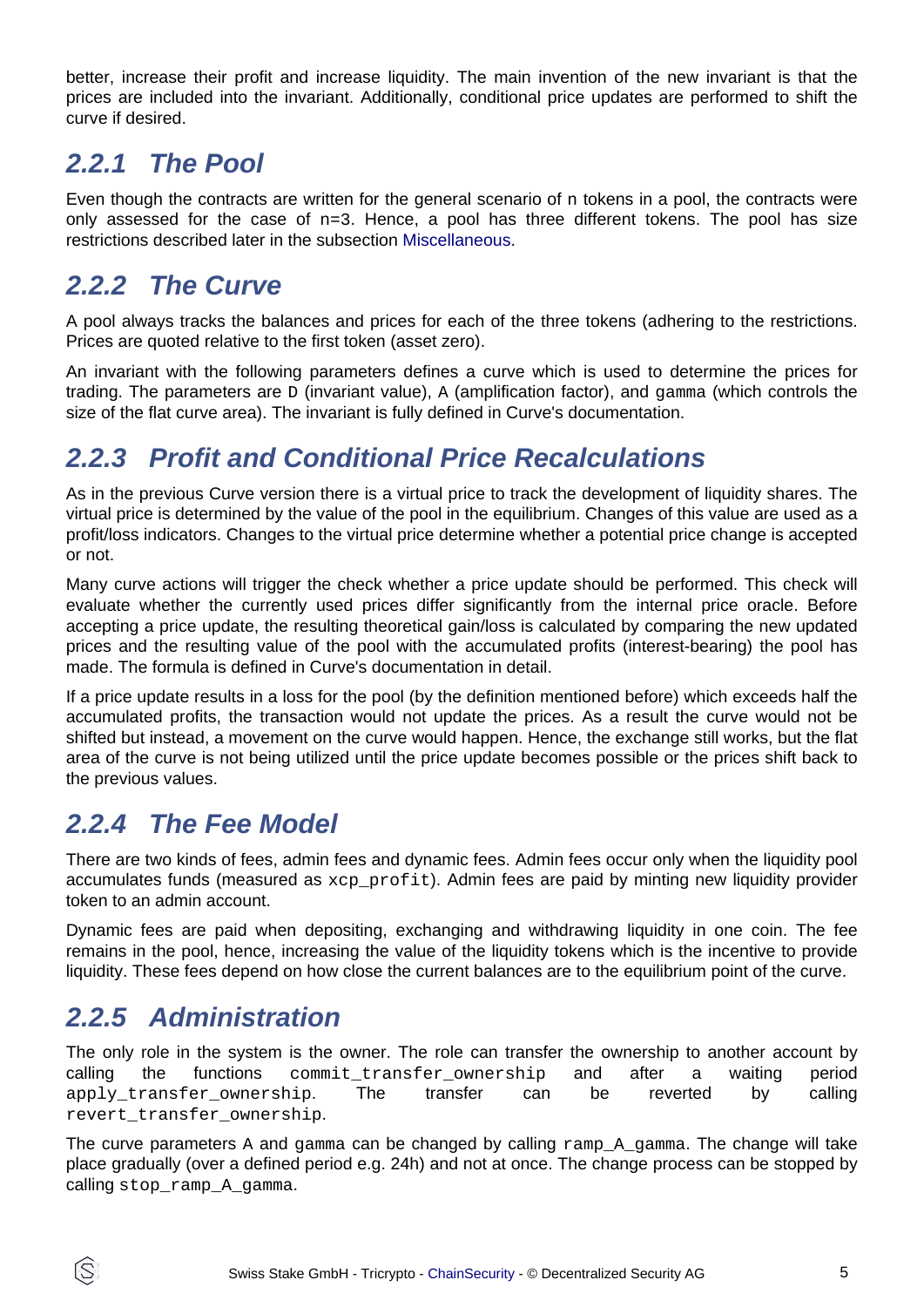Fees and fee related parameters, the adjustment step, the moving average half-time parameter for the price oracle and the allowed extra profit can be adjusted by calling commit new parameters which allows to call apply new parameters after a fixed waiting period (3 days). The changes are immediate after apply\_new\_parameters has been called. Alternatively, if revert\_new\_parameters the proposed changes are reset.

The contract can be paused and unpaused (called killed) in the first two months which prevents calling add\_liquidity, remove\_liquidity\_one\_coin and exchange.

### **2.2.6 Liquidity**

Initially, for the exchange to work, liquidity needs to be provided. A future liquidity provider can call add liquidity to do so. If the contract is not paused, the function pulls the funds into the exchange contract with a transferFrom. Based on the new balances and existing prices in the pool, the curve parameter D is calculated. D is needed to determine the amount of tokens representing the share the liquidity provider now owns from all deposited funds in the exchange pool (called liquidity tokens). A fee is deducted and the liquidity tokens are minted to the liquidity provider.

If  $D > 0$  (should be the case if it is not the first deposit), the function conditionally updates the price information and profit calculation. The condition for updating the price information and, hence, changing the curve is that no more than half of the accumulated historic exchange profit can be lost with price updates. The definition of profit and loss is provided in Curve's documentation. When liquidity has been added successfully, add\_liquidity emits the event AddLiquidity.

To withdraw provided tokens, a liquidity provider can call remove\_liquidity or remove liquidity one coin. The functions burn the provided amount of pool liquidity tokens, calculate the corresponding amount of tokens and transfer the tokens to the function callee. remove\_liquidity will transfer tokens from each coin in the pool's current ratio. remove\_liquidity\_one\_coin will payout an equivalent amount in one token. Both functions will update D. Additionally, remove liquidity one coin will deduct a fee and conditionally update the price information.

### **2.2.7 Trading**

Users that want to exchange two tokens can call exchange. The user needs to provide the information about which tokens shall be exchanged, provide the amount to be exchanged and specify a minimum amount of tokens to be received. The exchange function pulls the funds to be exchanged into the exchange contracts via a transferFrom. Then, it calculates how many tokens the user will receive, deducts the fees and transfers the resulting amount to the user.

As described above, the function conditionally updates the price information and profit calculation. When the trade was successful, the event TokenExchange is emitted.

### <span id="page-5-0"></span>**2.2.8 Miscellaneous**

S

The code has multiple checks for unsafe parameters. These unsafe parameters were obtained by fuzzing and might not be sufficiently tight. As an example the convergence limit for the approximation of determining a new pool token balance is defined as:

convergence\_limit:  $uint256 = max(max(x_sorted[0] / 10**14, D / 10**14), 100)$ 

Further conditions exist for the size of pool contributions (measured in value and hence as price times amount) for a single token as well as the relative size of different pool contributions.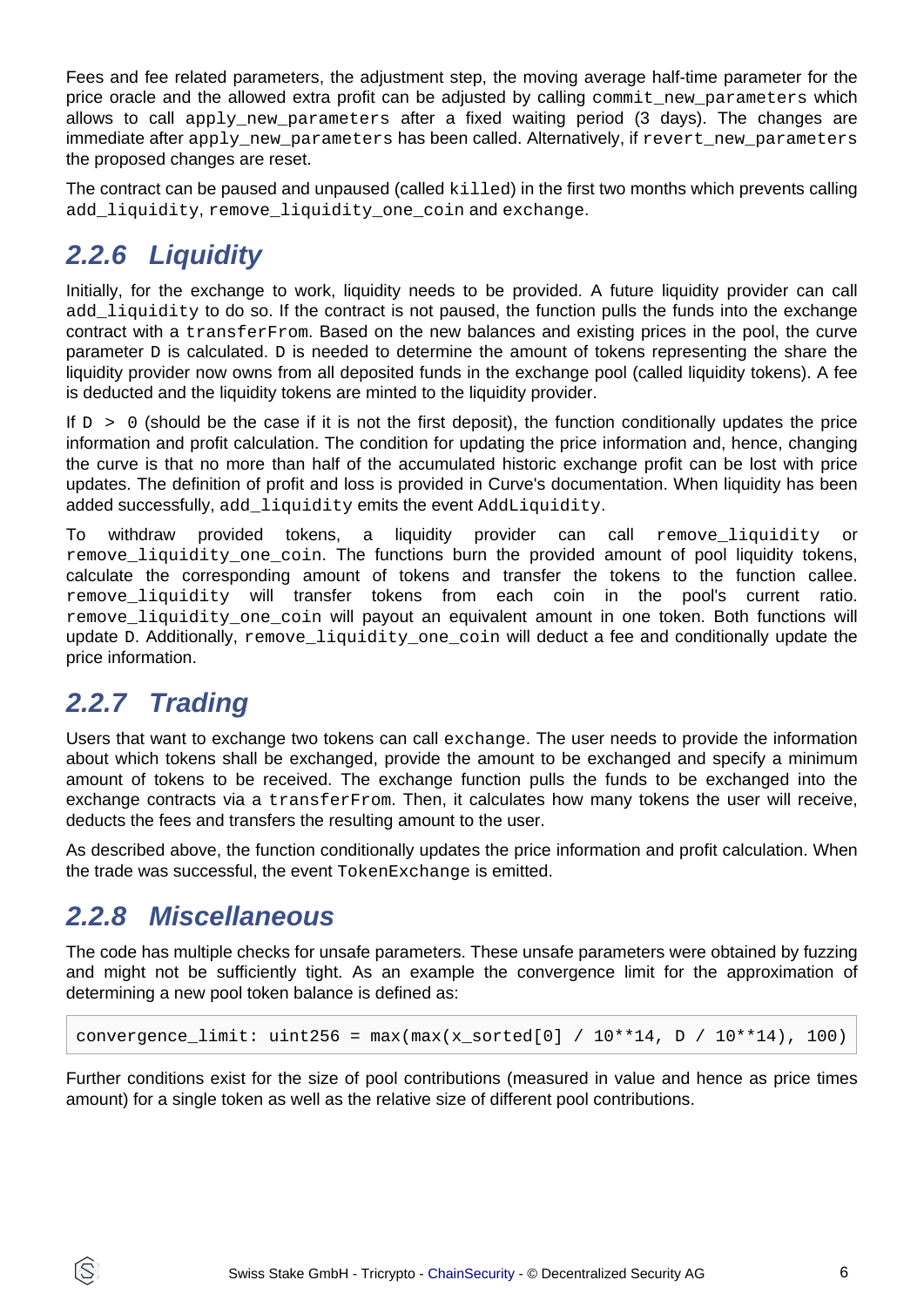# <span id="page-6-0"></span>**3 Limitations and use of report**

Security assessments cannot uncover all existing vulnerabilities; even an assessment in which no vulnerabilities are found is not a guarantee of a secure system. However, code assessments enable discovery of vulnerabilities that were overlooked during development and areas where additional security measures are necessary. In most cases, applications are either fully protected against a certain type of attack, or they are completely unprotected against it. Some of the issues may affect the entire application, while some lack protection only in certain areas. This is why we carry out a source code assessment aimed at determining all locations that need to be fixed. Within the customer-determined time frame, ChainSecurity has performed an assessment in order to discover as many vulnerabilities as possible.

The focus of our assessment was limited to the code parts associated with the items defined in the engagement letter on whether it is used in accordance with its specifications by the user meeting the criteria predefined in the business specification. We draw attention to the fact that due to inherent limitations in any software development process and software product an inherent risk exists that even major failures or malfunctions can remain undetected. Further uncertainties exist in any software product or application used during the development, which itself cannot be free from any error or failures. These preconditions can have an impact on the system's code and/or functions and/or operation. We did not assess the underlying third party infrastructure which adds further inherent risks as we rely on the correct execution of the included third party technology stack itself. Report readers should also take into account the facts that over the life cycle of any software product changes to the product itself or to its environment, in which it is operated, can have an impact leading to operational behaviours other than initially determined in the business specification.

ÍS.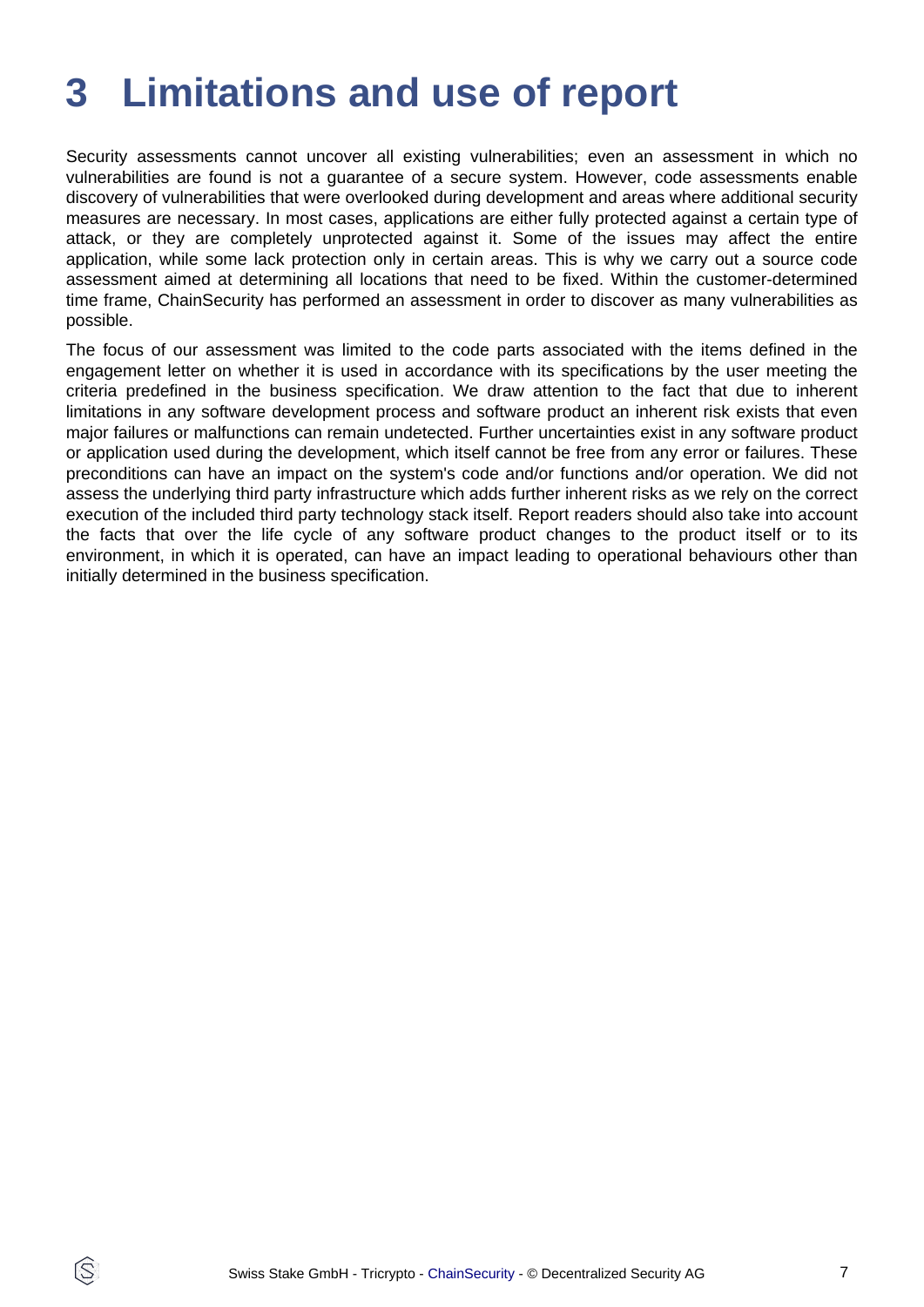# <span id="page-7-0"></span>**4 Terminology**

ÍŜ

For the purpose of this assessment, we adopt the following terminology. To classify the severity of our findings, we determine the likelihood and impact (according to the CVSS risk rating methodology).

- Likelihood represents the likelihood of a finding to be triggered or exploited in practice
- Impact specifies the technical and business-related consequences of a finding
- Severity is derived based on the likelihood and the impact

We categorize the findings into four distinct categories, depending on their severities. These severities are derived from the likelihood and the impact using the following table, following a standard risk assessment procedure.

| <b>Likelihood</b> | <b>Impact</b>   |             |               |
|-------------------|-----------------|-------------|---------------|
|                   | High            | Medium      | Low           |
| High              | <b>Critical</b> | High        | <b>Medium</b> |
| Medium            | <b>High</b>     | Medium      | Low           |
| Low               | <b>Medium</b>   | $[$ Low $]$ | Low           |

As seen in the table above, findings that have both a high likelihood and a high impact are classified as critical. Intuitively, such findings are likely to be triggered and cause significant disruption. Overall, the severity correlates with the associated risk. However, every finding's risk should always be closely checked, regardless of severity.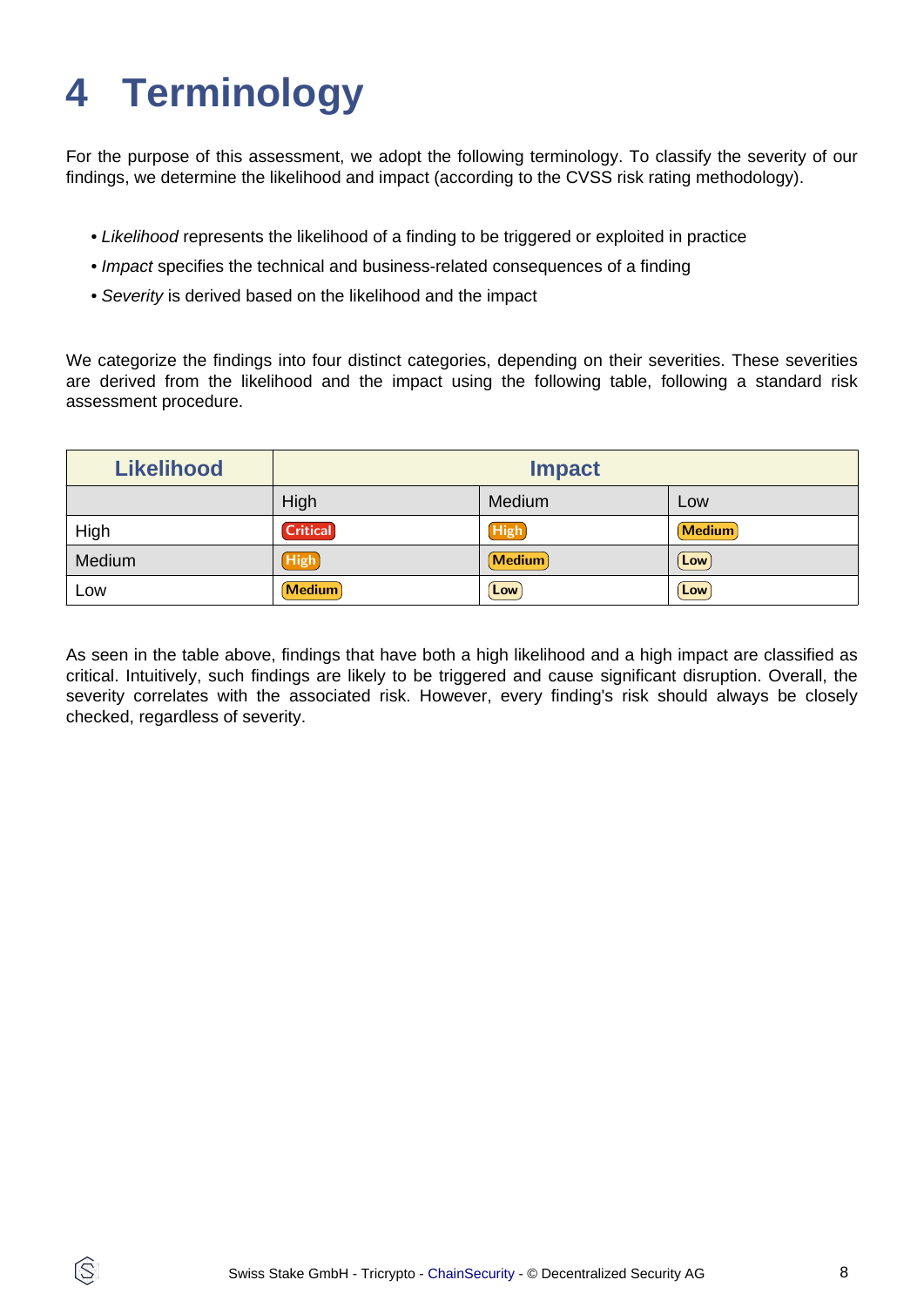# <span id="page-8-3"></span><span id="page-8-0"></span>**5 Findings**

In this section, we describe any open findings. Findings that have been resolved, have been moved to the [Resolved Findings](#page-10-1) section. All of the findings are split into these different categories:

• Design : Architectural shortcomings and design inefficiencies

Below we provide a numerical overview of the identified findings, split up by their severity.

| <b>Critical</b> - Severity Findings |   |
|-------------------------------------|---|
| <b>High-Severity Findings</b>       |   |
| Medium-Severity Findings            |   |
| (Low)-Severity Findings             | n |

- [Asymmetrical Norm in Price Update Threshold](#page-8-1) Acknowledged
- [Missing Boundary or Sanity Checks When Initializing](#page-8-2) Acknowledged
- [Potential Gas Savings in tweak\\_price](#page-9-0) Acknowledged

# <span id="page-8-1"></span>**5.1 Asymmetrical Norm in Price Update Threshold**

Design (Low) Version 3) Acknowledged

In the tweak price function the norm value is calculated to determine whether the distance between price oracle and price scale is sufficiently large so that a price update should be tried. To calculate the norm, the ratios between the price scale and price oracle are used. However, the ratios aren't treated symmetrically, i.e. if price\_oracle = price\_scale \* 1.1 then the value 0.1^2 is added to the norm, but if the ratio is reversed,  $price\_oracle * 1.1 = price\_scale$ , then the value 0.09^2 is added. This means the price update is more sensitive to changes where the price oracle is too high, than when it is too low.

#### **Acknowledged**:

As typical differences between price\_scale and price\_oracle are between zero and five percent, the effect is not as large. Hence, Swiss Stake GmbH decided to not make any more changes at the moment

## <span id="page-8-2"></span>**5.2 Missing Boundary or Sanity Checks When Initializing**

Design **Low** Version 1 Acknowledged

Most variables have implicitly or explicitly enforced minimal and maximal values or should not take certain values like address zero. These are enforced when changing the values or given the ownership through a claiming scheme. However, there are no sanity checks or any checks at all when initializing the contract. Mistakes can happen and silently set one of the values to an obviously incorrect value.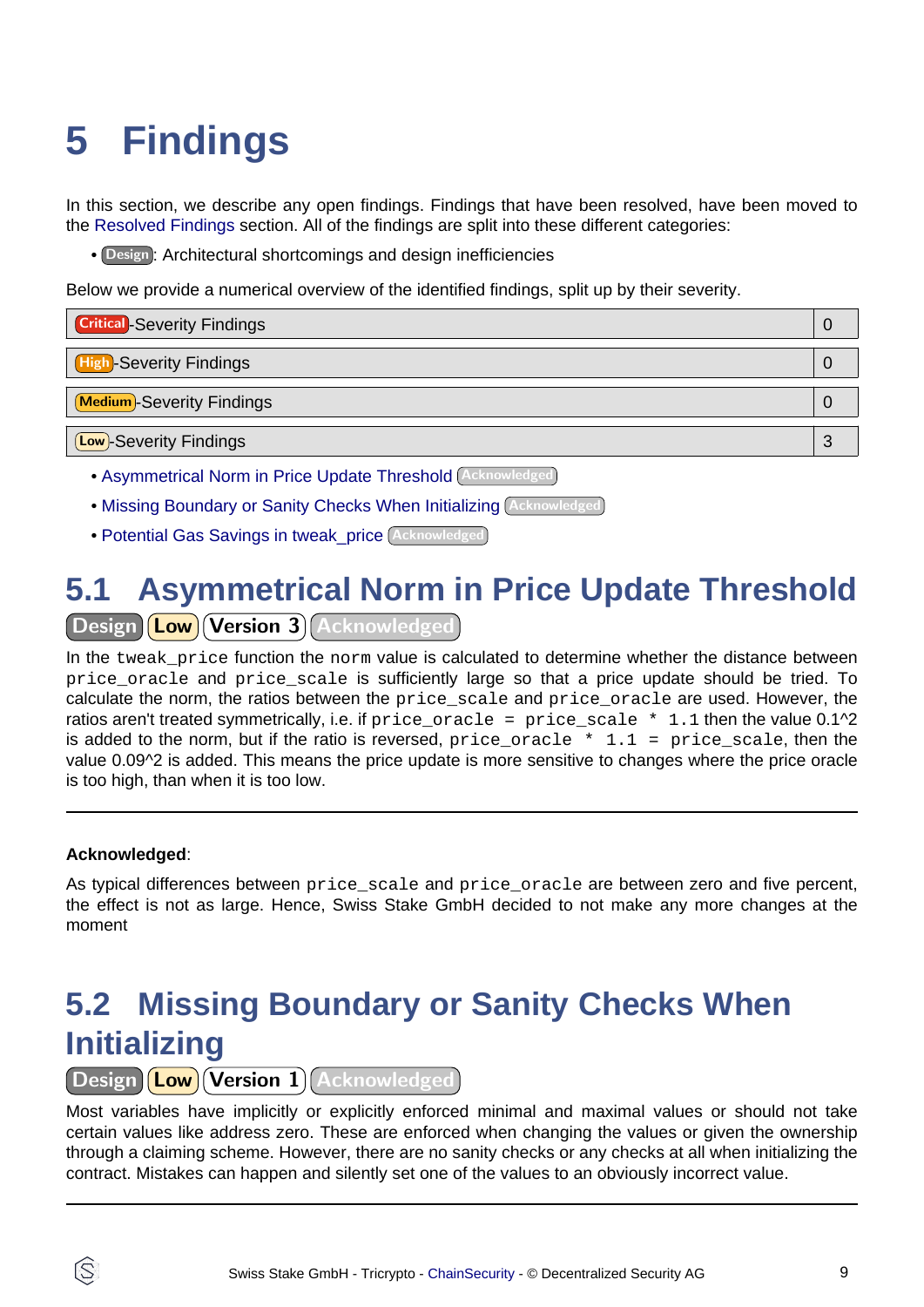#### **Acknowledged**

Swiss Stake GmbH is aware of the issue and confident no deployment errors will happen. In case of a factory contract the issue needs to be reconsidered.

# <span id="page-9-0"></span>**5.3 Potential Gas Savings in tweak\_price**

Design **Low** Version 1 Acknowledged

The following code is present in the tweak\_price function:

```
xp: uint256[N COINS] = empty(uint256[N COINS])
xp[0] = D unadjusted / N COINS
for k in range(N_COINS-1):
   xp[k+1] = D\_unadjusted * 10**18 / (N\_COINS * price\_scale[k])xcp profit: uint256 = 10**18virtual_price: uint256 = 10**18
```
Most of these variables (except xcp\_profit) are only used when the condition old virtual price  $> 0$  is true. Hence, these variables could be moved inside of the condition to save gas in case the condition evaluates to false.

#### **Acknowledged**

ĺS

Swiss Stake GmbH acknowledges the issue with the reasoning that gas savings are not significant enough to make a change.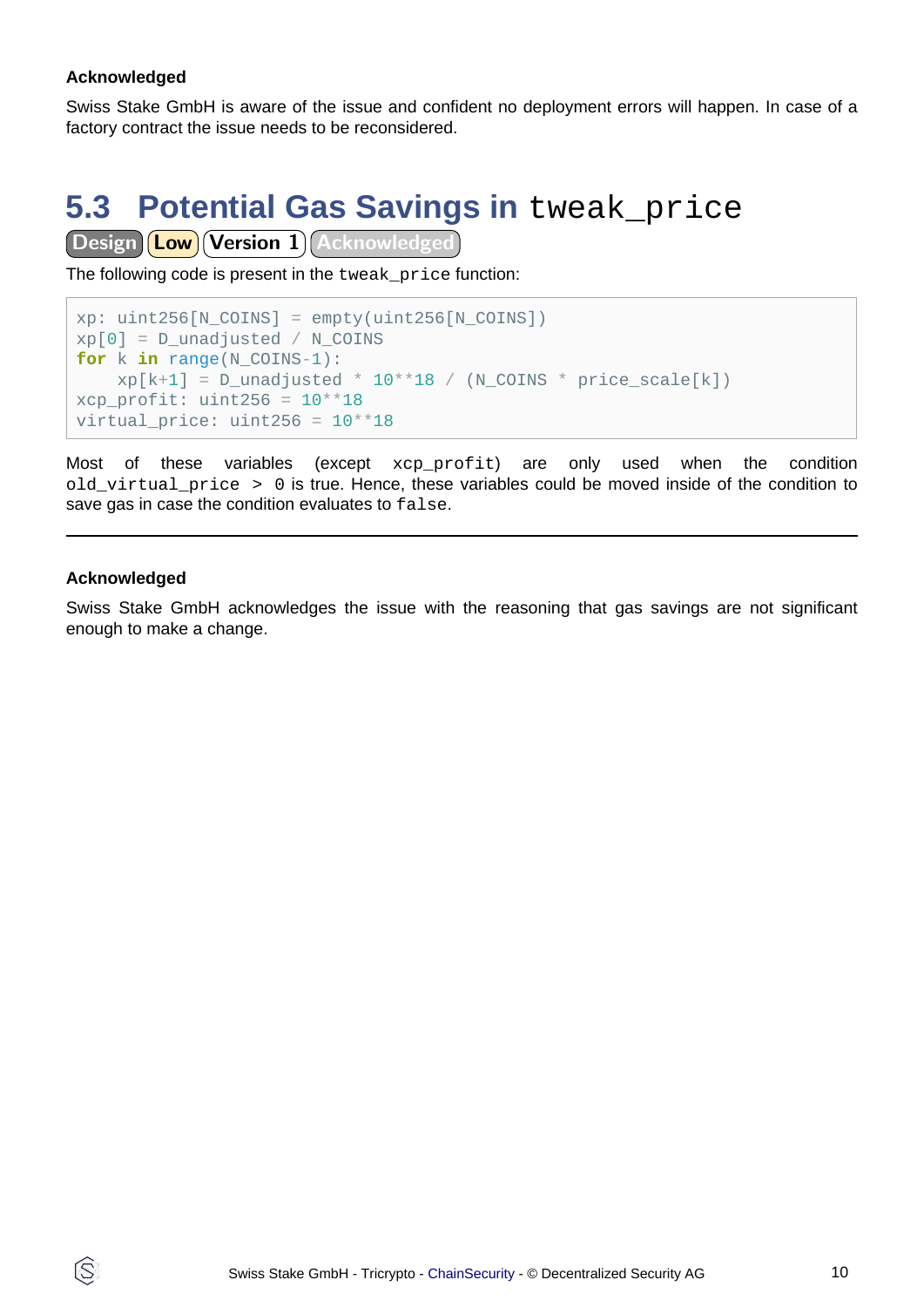# <span id="page-10-1"></span><span id="page-10-0"></span>**6 Resolved Findings**

Here, we list findings that have been resolved during the course of the engagement. Their categories are explained in the [Findings](#page-8-3) section.

Below we provide a numerical overview of the identified findings, split up by their severity.

| <b>Critical</b> -Severity Findings |  |
|------------------------------------|--|
| <b>High-Severity Findings</b>      |  |
| Medium-Severity Findings           |  |

• [Certain Token Combination Cause Numerical Errors](#page-10-2) Code Corrected

Low -Severity Findings 6

- [Mismatched Bounds](#page-11-0) Code Corrected
- [Event Information Missing](#page-11-1) Code Corrected
- [Parameter Check Missing](#page-11-2) Code Corrected
- [Admin Fees Can Be Claimed Retroactively](#page-12-0) Code Corrected
- [Packed Getters Can Be More Restrictive](#page-12-1) Code Corrected
- **[Slight Code Simplification](#page-13-0) Code Corrected**

# <span id="page-10-2"></span>**6.1 Certain Token Combination Cause Numerical Errors**

Design Medium Version 1 Code Corrected

If one of the tokens has very few decimals, e.g. Gemini USD which has 2 decimals, and another token either has more than 18 decimals or a fairly low token value, severe numerical errors can arise.

Example:

- Token 0: Gemini USD (GUSD), 2 Decimals
- Token 1: Another Token (AT), 18 Decimals, 1 AT = 0.005 USD

An exchange of 10,000 GUSD to 2,000,000 AT takes place. Note that the amounts don't matter as the error will occur based on the ratio. The price is computed as:

- $\bullet p = dx * 10**18 / dy$
- with  $dx = 10,000 * 10** 2$
- and  $dy = 2,000,000 * 10**18$
- hence,  $p = 0$

In this case the calculated price is zero, which triggers no special checks or fallbacks.

This situation is even more likely due to the packing of calculated prices and the used PRICE\_PRECISION\_MUL of 10\*\*8.

#### Another Example:

- Token 0: USDC, 6 Decimals
- Token 1: Another Token (AT), 18 Decimals, 1 AT = 1.00 USD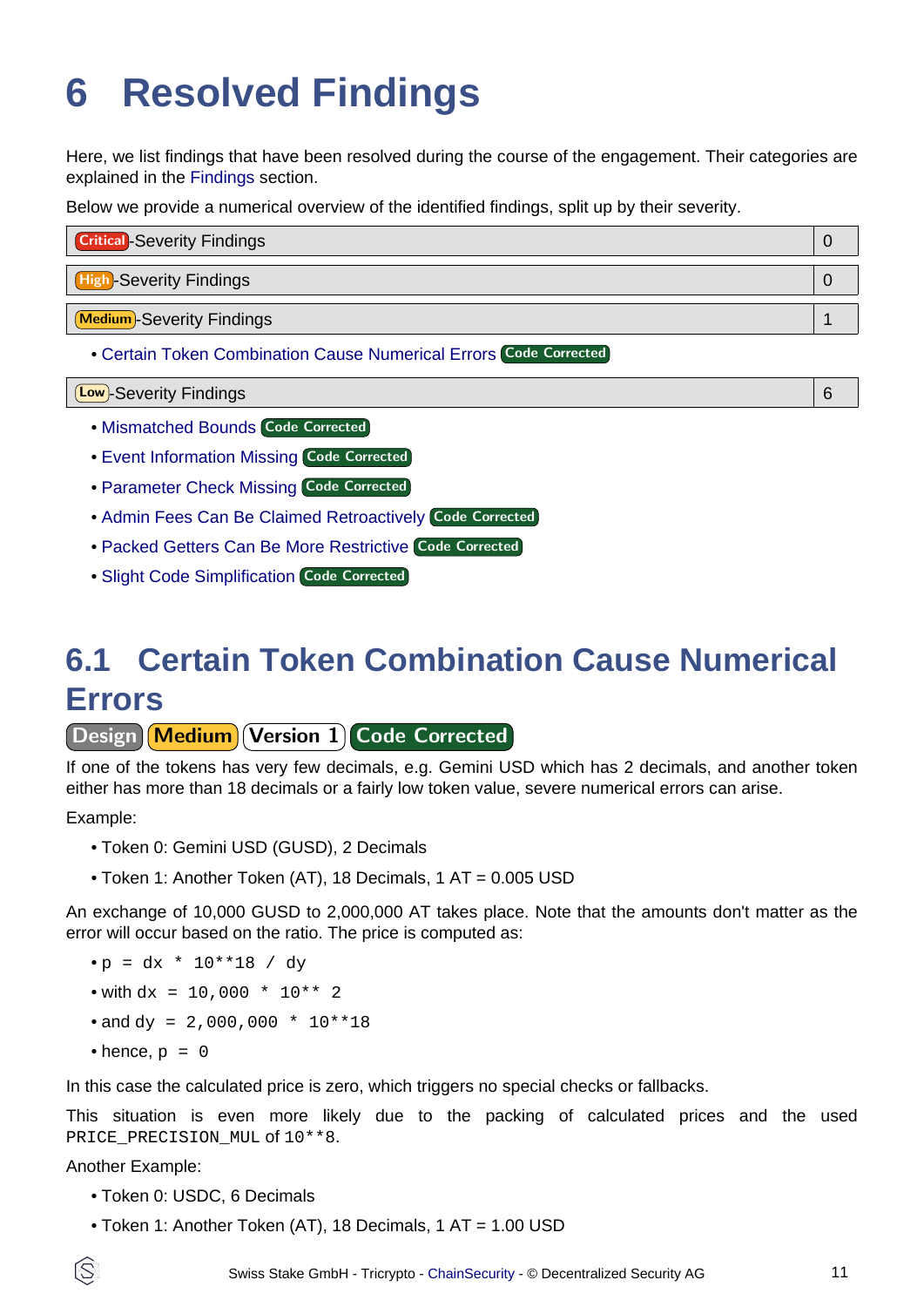An exchange of 10,000 USDC to 10,000 AT takes place. Note that the amounts don't matter as the error will occur based on the ratio. The price is computed as:

- $p = dx * 10**18 / dy$
- with  $dx = 10,000 * 10** 6$
- and  $dy = 10,000 * 10**18$
- hence,  $p = 10$  \*\* 6

However, during packing this price will be divided by 10\*\*8 and hence become 0.

Overall, the project has a good test suite, but it would benefit from tests containing token contracts with different decimals.

#### **Code corrected:**

The price calculation was refactored and changed. The token amounts are now scaled to 18 decimals always instead of relative to the other token.

### <span id="page-11-0"></span>**6.2 Mismatched Bounds**

#### Design **Low** Version 3 Code Corrected

The minimum and maximum values for A in the swap contract and the math contract do not match. In fact, the bounds in the math contract are more restrictive, meaning it's possible to ramp to a new value such that the math contract will revert all calls to newton\_y and newton\_D, basically locking the system until a valid value for A is set. Additionally, the maximum value for gamma also is mismatched, but the bounds are more restrictive in the swap contract, which does not cause any issues.

#### **Code corrected**:

The code was corrected to make sure that the bounds of the math contract and the swap contract match.

# <span id="page-11-1"></span>**6.3 Event Information Missing**

#### Design **Low** Version 2 Code Corrected

The CurveCryptoSwap contract emits different events. When parameter ramping starts, a RampAgamma event is emitted. However, contrary to expectations based on the name, it contains no information about gamma.

#### **Code corrected**:

ĺS

The relevant information was added to the RampAgamma event.

### <span id="page-11-2"></span>**6.4 Parameter Check Missing** Design Low Version 2 Code Corrected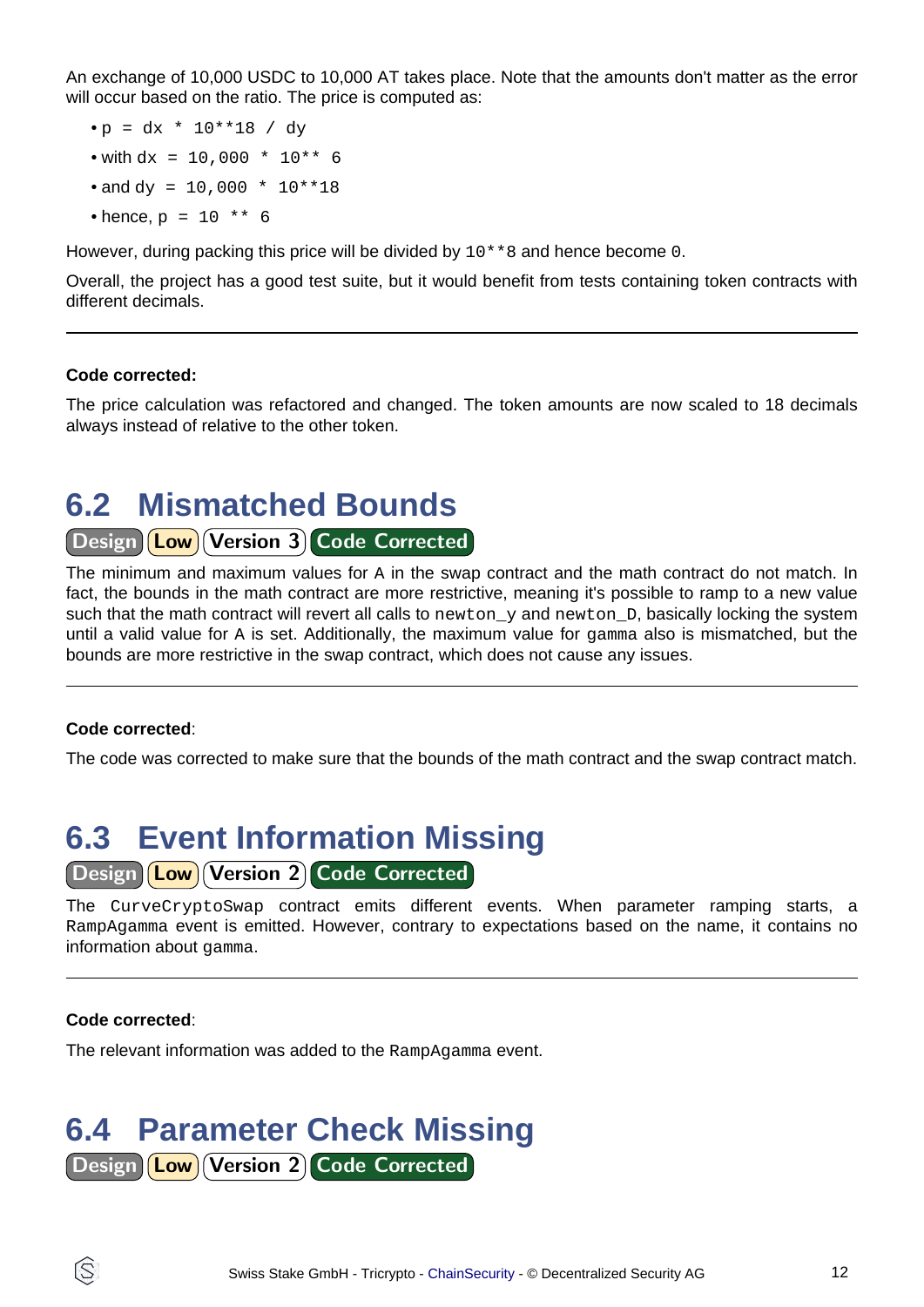System parameters can be updated by the administrators of the system. When being updated the new values are checked. The price threshold and the mid fee can both be updated, however, the fact that:

**assert** new\_price\_threshold > new\_mid\_fee

will only be checked when the price\_threshold is updated and not when mid\_fee is updated.

#### **Code corrected:**

The issue was resolved through refactoring.

## <span id="page-12-0"></span>**6.5 Admin Fees Can Be Claimed Retroactively**

#### Design (Low) Version 1 Code Corrected

When users see the admin fee variable of the pool being 0 they will probably assume that no admin fees are being charged at the moment. However, this is not correct. Let's consider the following scenario:

| Time           | Action                                                                          |
|----------------|---------------------------------------------------------------------------------|
| $\overline{0}$ | the pool is started with $\alpha$ dmin $\beta$ = 0                              |
| 10             | numerous swap have occurred and xcp_profit has grown                            |
| 11             | the admin fee is set to 1% using commit_new_parameters and apply_new_parameters |
| 12             | the function claim admin fees is called                                         |

Users might expect that the admin fees will only be claimed for the time period of 11-12. However, admin fees will be claimed for the time period 0-12. This is because xcp\_profit\_a hasn't been updated in the meantime.

#### **Code corrected**

When changing the admin fee, the admin fees are claimed for the period until the change. Admin fees are only paid for the period beginning at the last time they were claimed. Hence, the issue is resolved.

### <span id="page-12-1"></span>**6.6 Packed Getters Can Be More Restrictive**

#### Design **Low** Version 1 Code Corrected

There are three functions to access packed values: price\_oracle, price\_scale, and last prices. All three functions take an integer as input and retrieve the value at the respective offset. They make sure that the provided integer is:

```
assert k < N_COINS
```
However,  $k = N_{C}$  = N\_COINS - 1 is not a valid input for any of these functions and could also be blocked.

#### **Code corrected**

A check to validate  $k \leq N$  COINS - 1 has been added.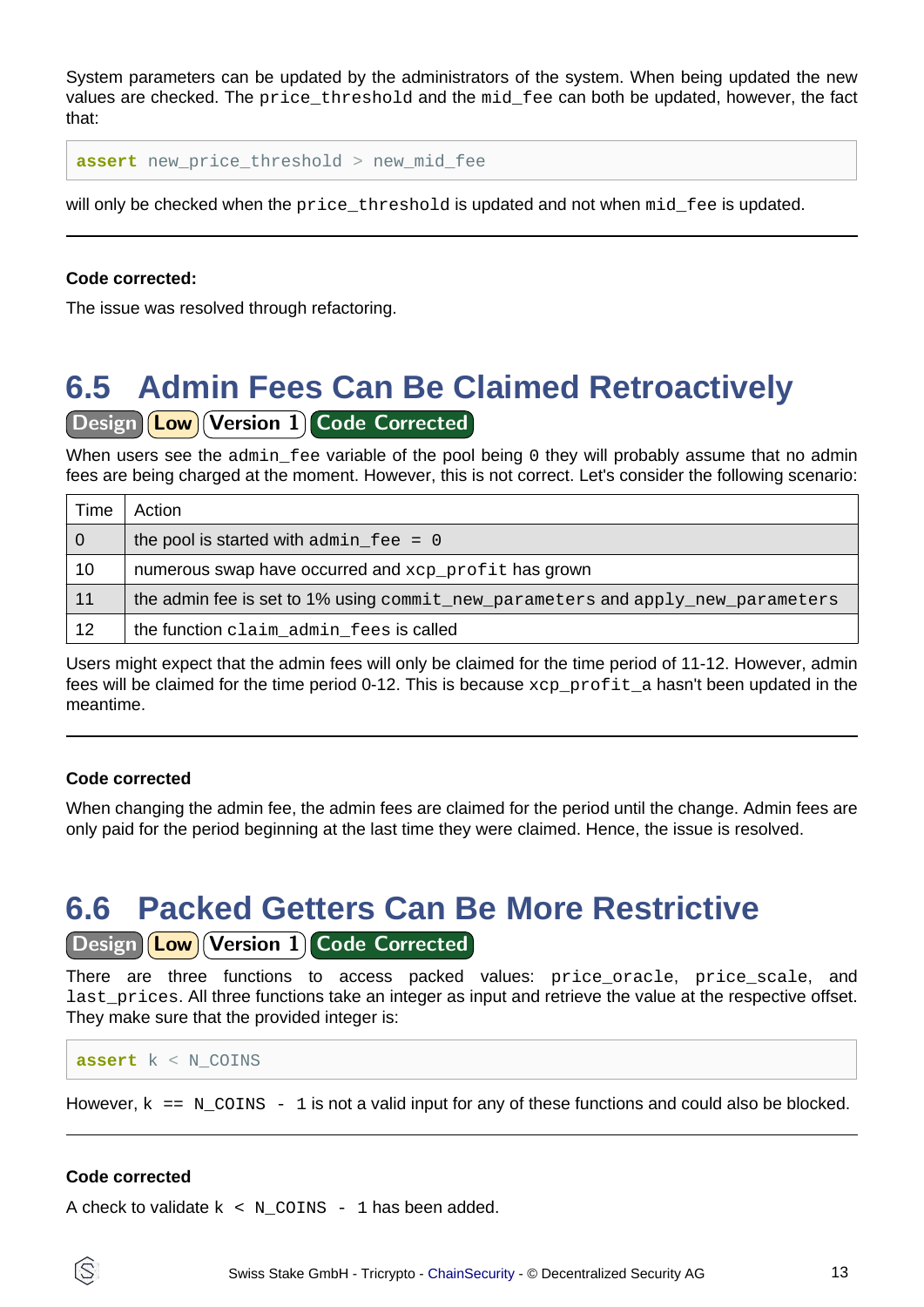## <span id="page-13-0"></span>**6.7 Slight Code Simplification**

Design **Low** Version 1 Code Corrected

Within the claim\_admin\_fees function there is the following code:

```
frac: uint256 = vprice * 10^{**}18 / (vprice - fees) - 10^{**}18total_supply: uint256 = CurveToken(token).totalSupply()
claimed: uint256 = CurveToken(token).mint_relative(owner, frac)
total supply += claimed
```
During mint\_relative the totalSupply will be updated. Hence, it could also be queried once after the call to mint\_relative instead of querying it before and then updating it later.

#### **Code corrected**

ß

The first total supply query was removed and the total supply is queried after the update.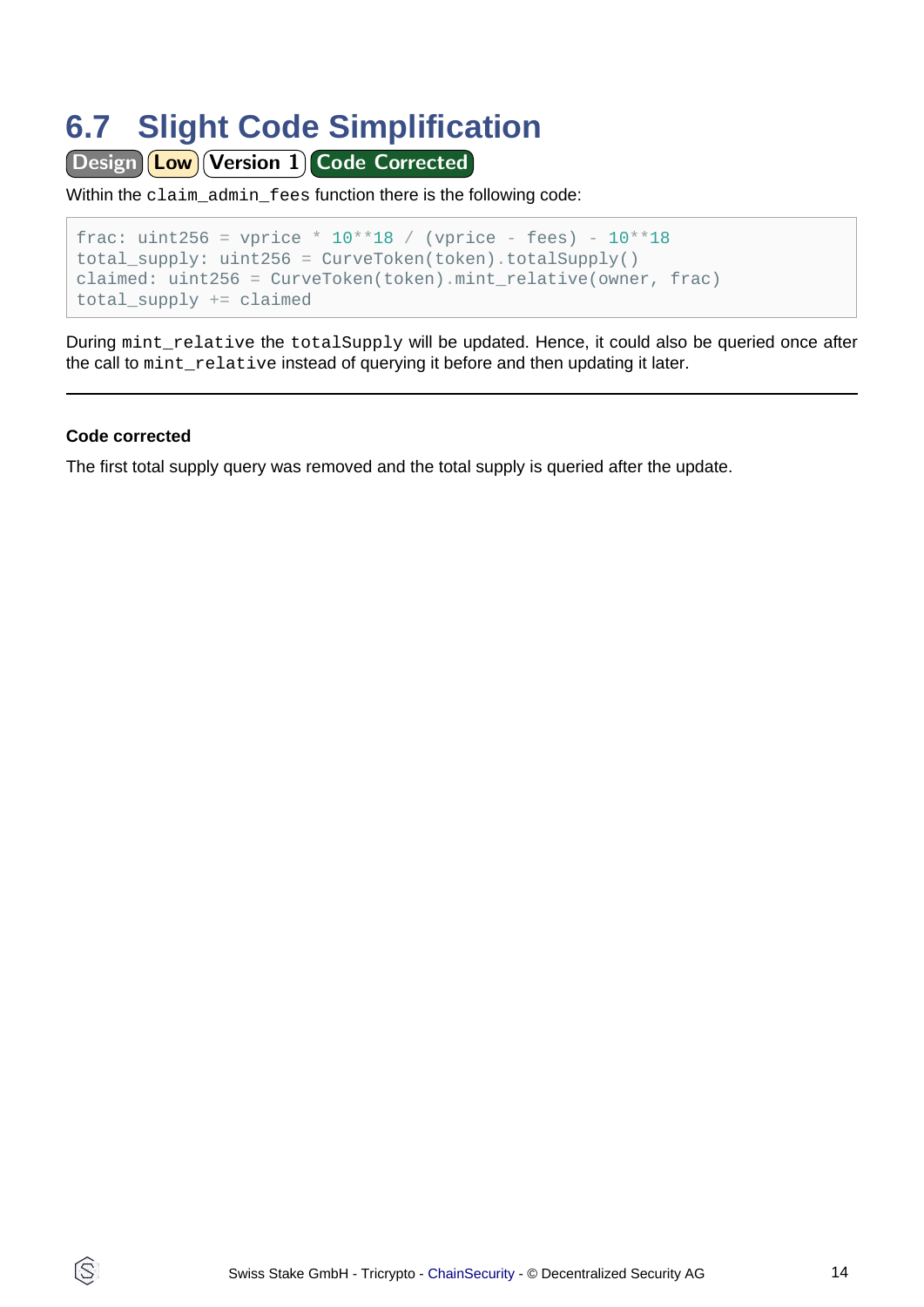# <span id="page-14-0"></span>**7 Notes**

We leverage this section to highlight minor findings that should be noted and considered for further development, but don't necessarily require an immediate code change.

# **7.1 Possible Price Manipulations**

#### **Note Version 1**

We see the following price manipulations as possible:

- 1. Pushing price\_scale towards price\_oracle. In case a user wants to perform a larger exchange and the price inside the price\_oracle is significantly better for that exchange than the price inside price scale, then the user can push price scale towards price oracle using small trades. This works as the update for  $\text{price scale}$  only depends on its distance to price\_oracle not on previous actions within the same block.
- 2. The price oracle is only affected by the last price seen in each block. Hence, big exchanges can be "hidden" from the price oracle if they are followed by other exchanges with a different rate. Note that these trailing exchanges can be way smaller. Such trailing exchanges, if reliably inserted, allow full control over the price\_oracle and thereby (as mentioned in the previous comment) also over price scale.

# **7.2 Potential Gas Saving for Balanced Liquidity Additions**

**Note Version 1** 

Ĝ.

In case last prices did not change because liquidity was added in the current pool ratios, the following code part could be skipped.

```
xp: uint256[N COINS] = xpdx_price: uint256 = _{\text{xp}}[0] / 10^{**}6\text{exp}[0] += dx price
   for k in range(N_COINS-1):
      selfu = price\_scale[k] * d x\_price / ...
```
However, it is unclear whether this is a worthwhile addition as a perfectly balanced liqudity addition will be a rare case unless the UI encourages it to save gas costs.

## **7.3 Splitting up Exchanges Note Version 1**

For users it can be beneficial to split up a larger exchange into multiple smaller exchanges in order to save fees. Depending on the price constellation and the gamma value they can remain in the "flat" area of the curve and hence save fees. This is of course detrimental to the liquidity providers. The usefulness of the split depends on the gas costs and the curve parameters.